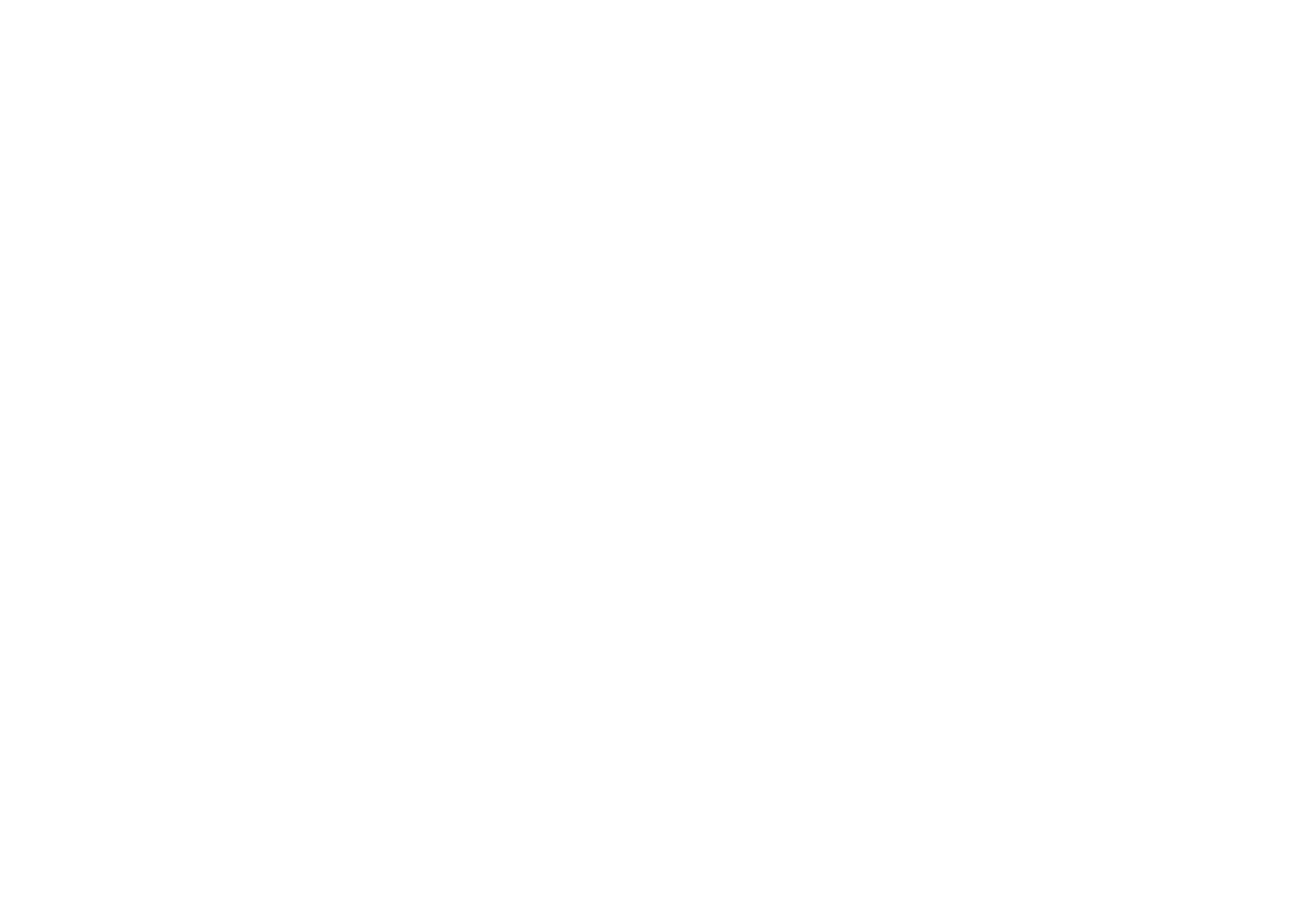

e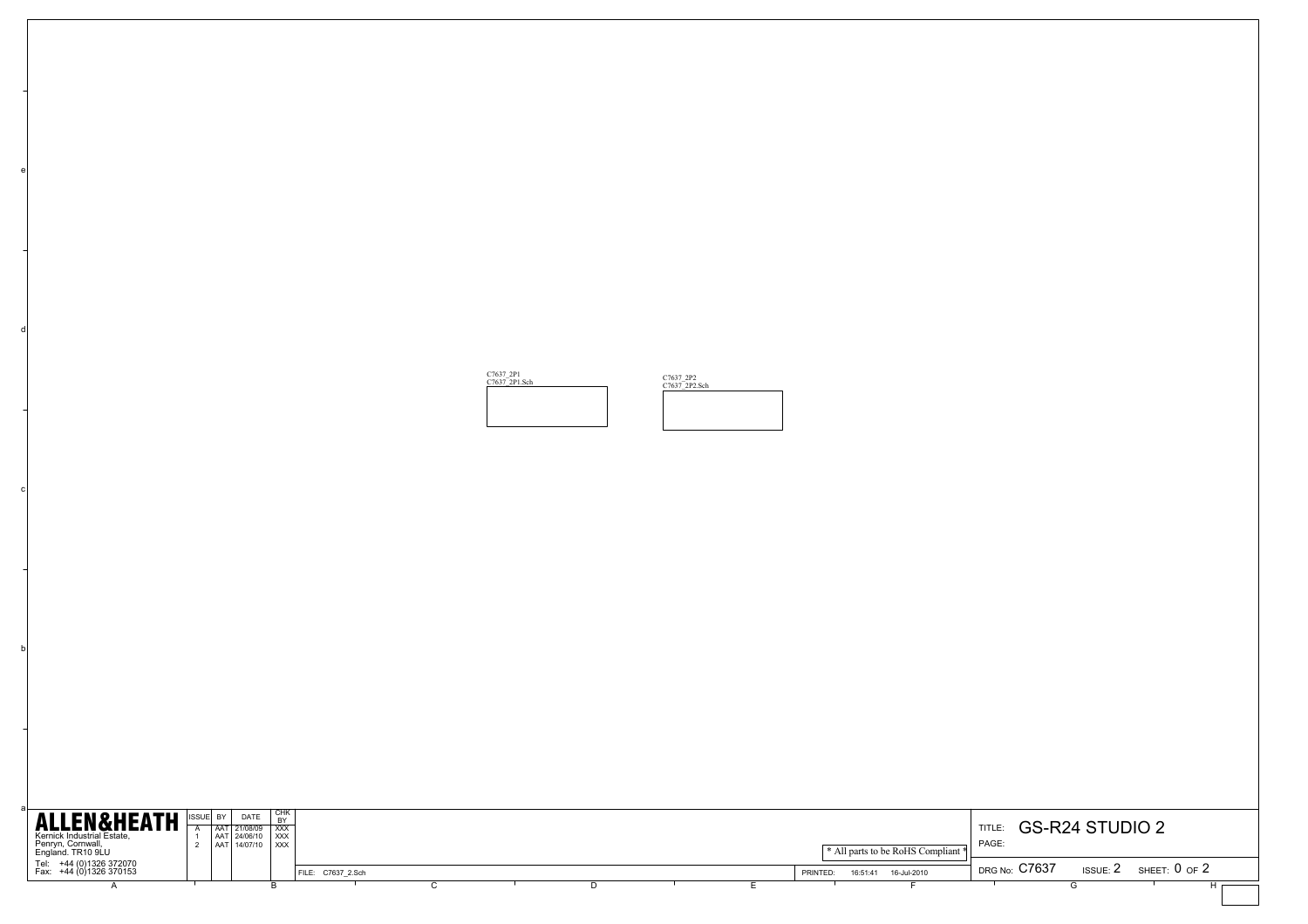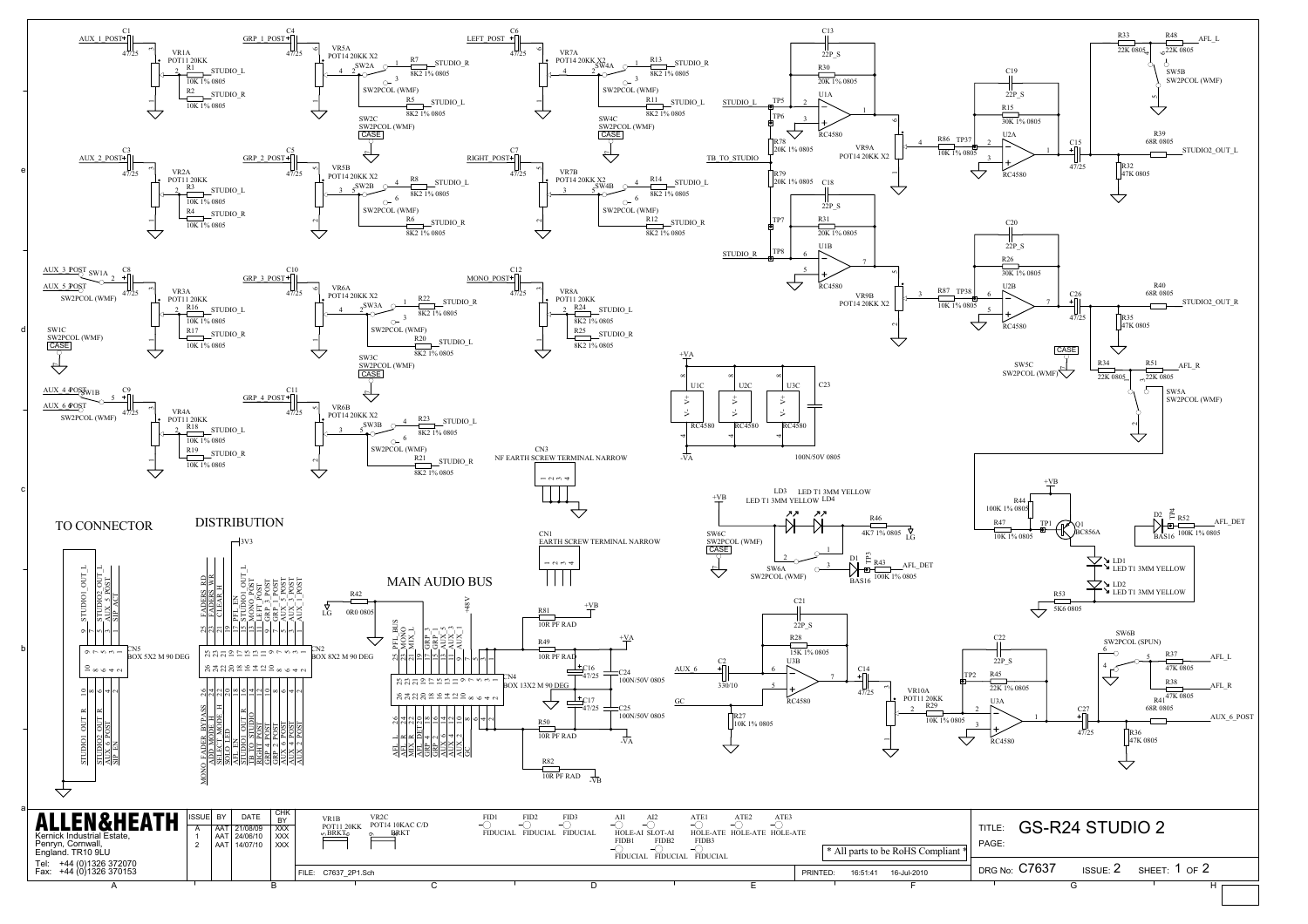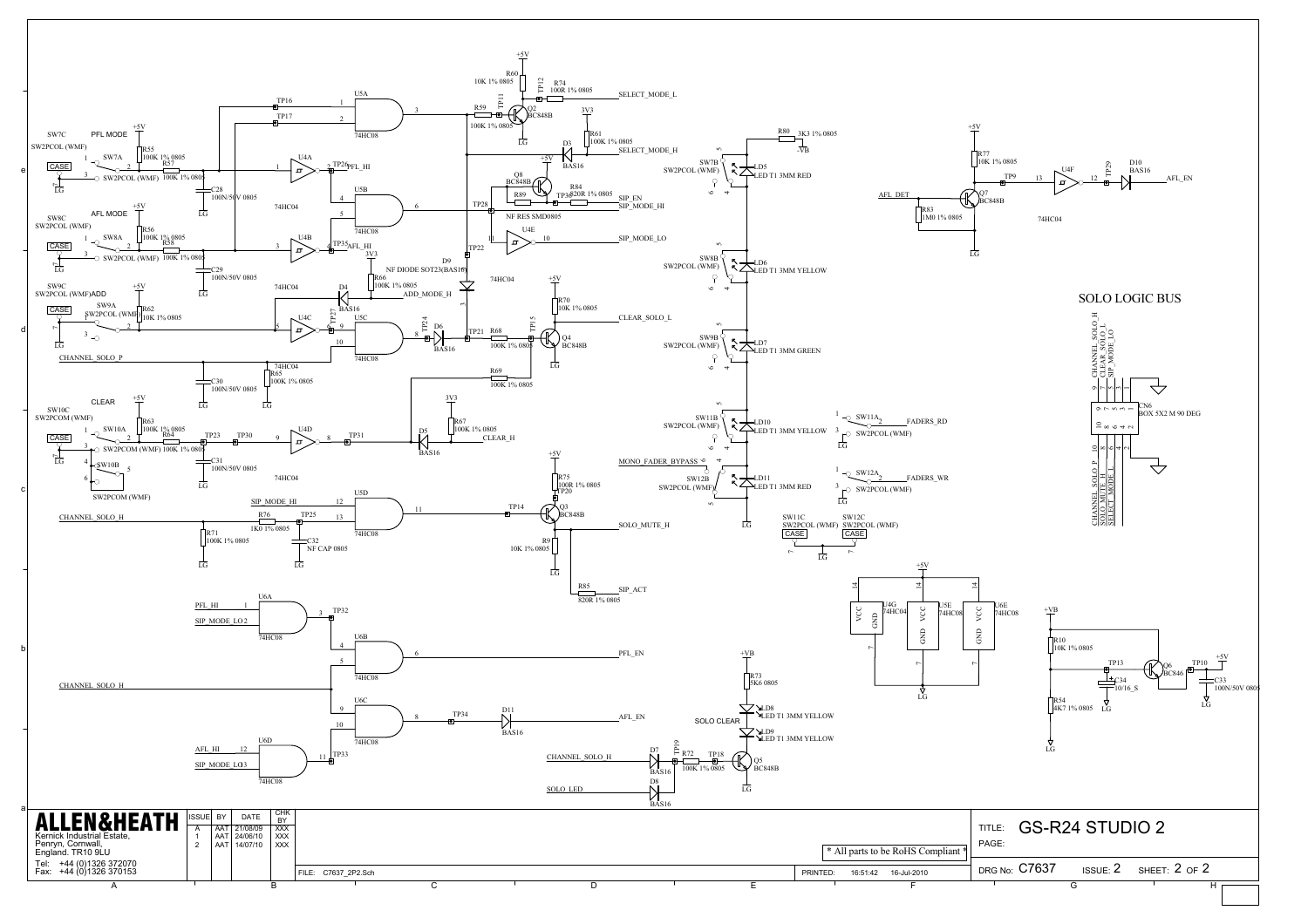| Description                                                        | Designator      |
|--------------------------------------------------------------------|-----------------|
| CAPACITOR ELECTROLYTIC 47uF 25V (AF0208)                           | C <sub>1</sub>  |
| CAPACITOR ELECTROLYTIC 330uF 10V (AF2288)                          | C <sub>2</sub>  |
| CAPACITOR ELECTROLYTIC 47uF 25V (AF0208)                           | C3              |
| CAPACITOR ELECTROLYTIC 47uF 25V (AF0208)                           | C4              |
| CAPACITOR ELECTROLYTIC 47uF 25V (AF0208)                           | C5              |
| CAPACITOR ELECTROLYTIC 47uF 25V (AF0208)                           | C6              |
| CAPACITOR ELECTROLYTIC 47uF 25V (AF0208)                           | C7              |
| CAPACITOR ELECTROLYTIC 47uF 25V (AF0208)                           | C8              |
| CAPACITOR ELECTROLYTIC 47uF 25V (AF0208)                           | C9              |
| CAPACITOR ELECTROLYTIC 47uF 25V (AF0208)                           | C10             |
| CAPACITOR ELECTROLYTIC 47uF 25V (AF0208)                           | C <sub>11</sub> |
| CAPACITOR ELECTROLYTIC 47uF 25V (AF0208)                           | C12             |
| CAPACITOR CERAMIC SMD0805 22P (AF2992)                             | C13             |
| CAPACITOR ELECTROLYTIC 47uF 25V (AF0208)                           | C14             |
| CAPACITOR ELECTROLYTIC 47uF 25V (AF0208)                           | C15             |
| CAPACITOR ELECTROLYTIC 47uF 25V (AF0208)                           | C16             |
| CAPACITOR ELECTROLYTIC 47uF 25V (AF0208)                           | C17             |
| CAPACITOR CERAMIC SMD0805 22P (AF2992)                             | C18             |
| CAPACITOR CERAMIC SMD0805 22P (AF2992)                             | C19             |
| CAPACITOR CERAMIC SMD0805 22P (AF2992)                             | C20             |
| CAPACITOR CERAMIC SMD0805 22P (AF2992)                             | C <sub>21</sub> |
| CAPACITOR CERAMIC SMD0805 22P (AF2992)                             | C22             |
| CAPACITOR CERAMIC SMD0805 100N 50V (AF2851)                        | C23             |
| CAPACITOR CERAMIC SMD0805 100N 50V (AF2851)                        | C24             |
| CAPACITOR CERAMIC SMD0805 100N 50V (AF2851)                        | C <sub>25</sub> |
| CAPACITOR ELECTROLYTIC 47uF 25V (AF0208)                           | C26             |
| CAPACITOR ELECTROLYTIC 47uF 25V (AF0208)                           | C27             |
| EARTH SCREW TERMINAL NARROW HORIZONTAL TYPE+ SCREW M3<br>(AA9000)  | CN1             |
| Connector IDC, Molex Type 0.1" Pitch 13x2 pins (AL3592)            | CN2             |
| EARTH SCREW TERMINAL NARROW HORIZONTAL TYPE+ SCREW M3<br>(AA9000)  | CN <sub>3</sub> |
| Connector IDC, Molex Type 0.1" Pitch 13x2 pins (AL3592)            | CN <sub>4</sub> |
| Connector BOX, Molex Type 0.1" Pitch 5x2 pins Male 90 Deg (AL4334) | CN5             |
| DIODE SIGNAL SMD BAS16 (AE3352)                                    | D1              |
| DIODE SIGNAL SMD BAS16 (AE3352)                                    | D <sub>2</sub>  |
| LED T1 3mm YELLOW (AE0084)                                         | LD1             |
| LED T1 3mm YELLOW (AE0084)                                         | LD <sub>2</sub> |
| LED T1 3mm YELLOW (AE0084)                                         | LD3             |
| LED T1 3mm YELLOW (AE0084)                                         | LD4             |
| TRANSISTOR PNP BC856A (AE5205)                                     | Q1              |
| RESISTOR METAL FILM SMD0805 10K 1% (AC2841)                        | R1              |
| RESISTOR METAL FILM SMD0805 10K 1% (AC2841)                        | R <sub>2</sub>  |
| RESISTOR METAL FILM SMD0805 10K 1% (AC2841)                        | R3              |
| RESISTOR METAL FILM SMD0805 10K 1% (AC2841)                        | R <sub>4</sub>  |
| RESISTOR METAL SMD0805 8K2 1% (AC5017)                             | R <sub>5</sub>  |
| RESISTOR METAL SMD0805 8K2 1% (AC5017)                             | R <sub>6</sub>  |
| RESISTOR METAL SMD0805 8K2 1% (AC5017)                             | R7              |
| RESISTOR METAL SMD0805 8K2 1% (AC5017)                             | R8              |
| RESISTOR METAL SMD0805 8K2 1% (AC5017)                             | R <sub>11</sub> |
|                                                                    |                 |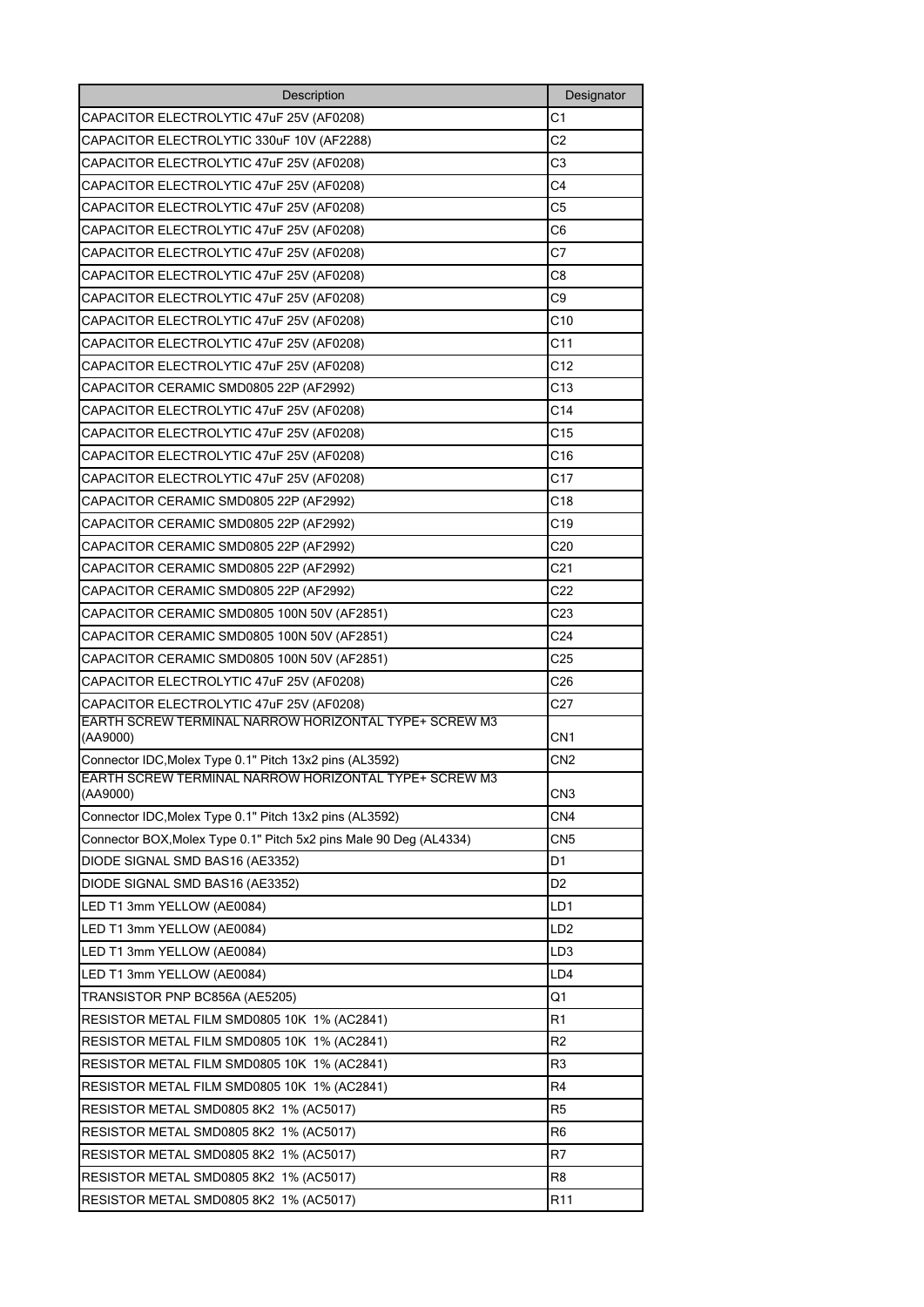| RESISTOR METAL SMD0805 8K2 1% (AC5017)                 | R12             |
|--------------------------------------------------------|-----------------|
| RESISTOR METAL SMD0805 8K2 1% (AC5017)                 | R <sub>13</sub> |
| RESISTOR METAL SMD0805 8K2 1% (AC5017)                 | R14             |
| RESISTOR METAL SMD0805 30K 1% (AC5341)                 | R <sub>15</sub> |
| RESISTOR METAL FILM SMD0805 10K 1% (AC2841)            | R <sub>16</sub> |
| RESISTOR METAL FILM SMD0805 10K 1% (AC2841)            | R17             |
| RESISTOR METAL FILM SMD0805 10K 1% (AC2841)            | R <sub>18</sub> |
| RESISTOR METAL FILM SMD0805 10K 1% (AC2841)            | R <sub>19</sub> |
| RESISTOR METAL SMD0805 8K2 1% (AC5017)                 | R <sub>20</sub> |
| RESISTOR METAL SMD0805 8K2 1% (AC5017)                 | R <sub>21</sub> |
| RESISTOR METAL SMD0805 8K2 1% (AC5017)                 | R <sub>22</sub> |
| RESISTOR METAL SMD0805 8K2 1% (AC5017)                 | R <sub>23</sub> |
| RESISTOR METAL SMD0805 8K2 1% (AC5017)                 | R <sub>24</sub> |
| RESISTOR METAL SMD0805 8K2 1% (AC5017)                 | R <sub>25</sub> |
| <b>RESISTOR METAL SMD0805 30K 1% (AC5341)</b>          | R26             |
| RESISTOR METAL FILM SMD0805 10K 1% (AC2841)            | R27             |
| RES SMD 15K 1% 0805 METAL FILM AC5050                  | R28             |
| RESISTOR METAL FILM SMD0805 10K 1% (AC2841)            | R <sub>29</sub> |
| RESISTOR METAL SMD0805 20K 1% (AC5057)                 | R30             |
| <b>RESISTOR METAL SMD0805 20K 1% (AC5057)</b>          | R31             |
| RESISTOR CARBON SMD0805 47K 5% (AC3035)                | R32             |
| RESISTOR CARBON SMD0805 22K 5% (AC3540)                | R33             |
| RESISTOR CARBON SMD0805 22K 5% (AC3540)                | R34             |
| RESISTOR CARBON SMD0805 47K 5% (AC3035)                | R35             |
| RESISTOR CARBON SMD0805 47K 5% (AC3035)                | R36             |
| RESISTOR CARBON SMD0805 47K 5% (AC3035)                | R37             |
| RESISTOR CARBON SMD0805 47K 5% (AC3035)                | R38             |
| RESISTOR CARBON SMD0805 68R 5% (AC4101)                | R39             |
| RESISTOR CARBON SMD0805 68R 5% (AC4101)                | R40             |
| RESISTOR CARBON SMD0805 68R 5% (AC4101)                | R41             |
| RESISTOR CARBON SMD0805 0R0 5% (AC2838)                | R42             |
| RESISTOR METAL FILM SMD0805 100K 1% (AC2843)           | R43             |
| RESISTOR METAL FILM SMD0805 100K 1% (AC2843)           | R44             |
| RESISTOR METAL FILM SMD0805 22K 1% (AC2842)            | R45             |
| RESISTOR METAL FILM SMD0805 4K7 1% (AC3062)            | R46             |
| RESISTOR METAL FILM SMD0805 10K 1% (AC2841)            | R47             |
| RESISTOR CARBON SMD0805 22K 5% (AC3540)                | R48             |
| RESISTOR CARBON 10R PRE FORMED RADIAL 1/4W 5% (AC5077) | R49             |
| RESISTOR CARBON 10R PRE FORMED RADIAL 1/4W 5% (AC5077) | R50             |
| RESISTOR CARBON SMD0805 22K 5% (AC3540)                | R <sub>51</sub> |
| RESISTOR METAL FILM SMD0805 100K 1% (AC2843)           | R <sub>52</sub> |
| RESISTOR CARBON SMD0805 5K6 5% (AC4106)                | R <sub>53</sub> |
| RESISTOR METAL SMD0805 20K 1% (AC5057)                 | R78             |
| RESISTOR METAL SMD0805 20K 1% (AC5057)                 | R79             |
| RESISTOR CARBON 10R PRE FORMED RADIAL 1/4W 5% (AC5077) | R81             |
| RESISTOR CARBON 10R PRE FORMED RADIAL 1/4W 5% (AC5077) | R82             |
| RESISTOR METAL FILM SMD0805 10K 1% (AC2841)            | R86             |
| RESISTOR METAL FILM SMD0805 10K 1% (AC2841)            | R87             |
| SWITCH DPDT WMF LATCHING (AL6824)                      | SW1             |
| SWITCH DPDT WMF LATCHING (AL6824)                      | SW <sub>2</sub> |
|                                                        |                 |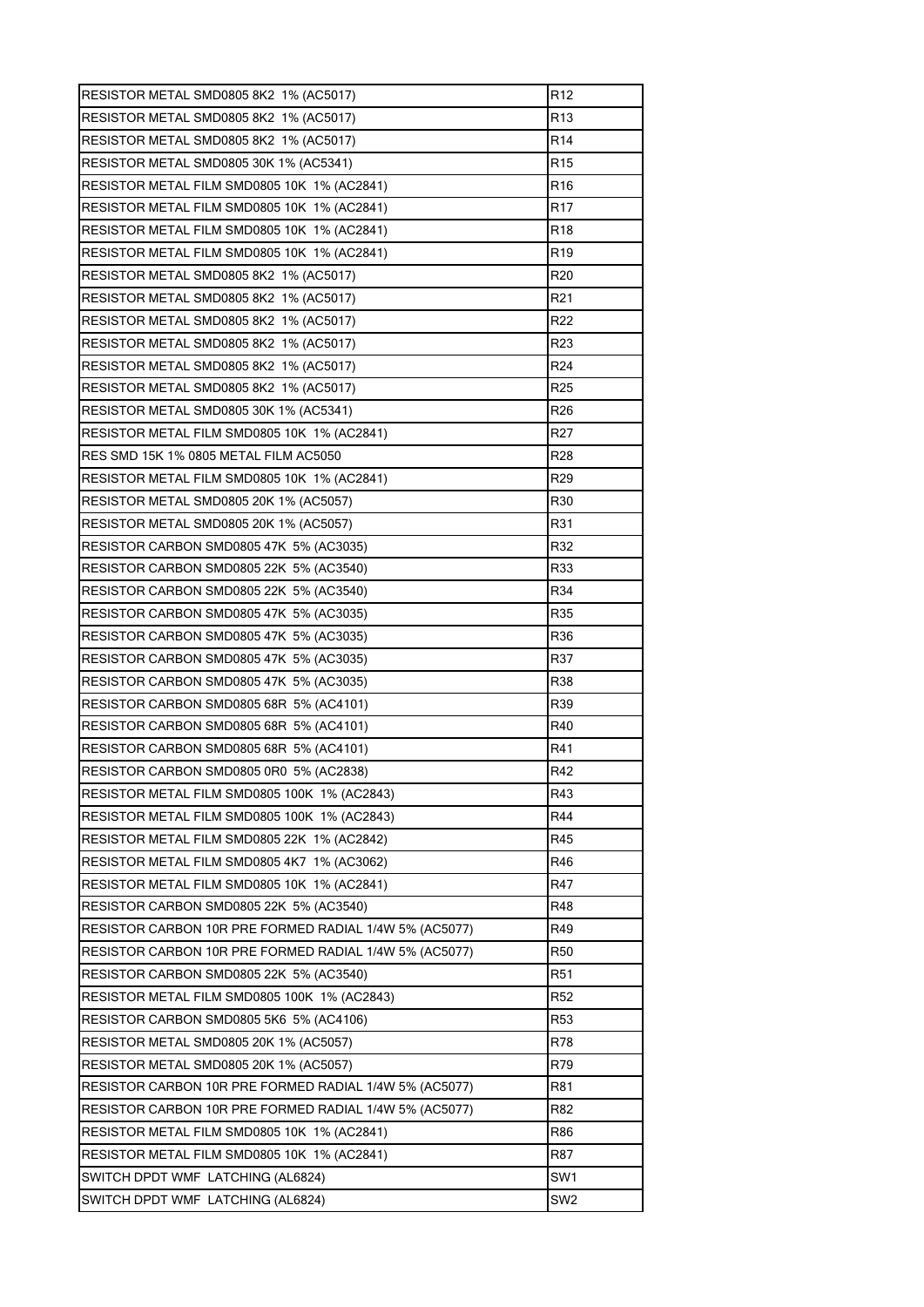| SWITCH DPDT WMF LATCHING (AL6824)         | SW <sub>3</sub> |
|-------------------------------------------|-----------------|
| SWITCH DPDT WMF LATCHING (AL6824)         | SW4             |
| SWITCH DPDT WMF LATCHING (AL6824)         | SW <sub>5</sub> |
| SWITCH DPDT WMF LATCHING (AL6824)         | SW <sub>6</sub> |
| IC SMD DUAL OP-AMP RC4580 (AE6851)        | U1              |
| IC SMD DUAL OP-AMP RC4580 (AE6851)        | U2              |
| IC SMD DUAL OP-AMP RC4580 (AE6851)        | U3              |
| POT ALPS 11mm 20KK 203K (AI8003)          | VR1             |
| POT ALPS 11mm 20KK 203K (AI8003)          | VR <sub>2</sub> |
| POT ALPS 14mm 10KAC x2 C/D 103AC (AI8008) | VR <sub>2</sub> |
| POT ALPS 11mm 20KK 203K (AI8003)          | VR3             |
| POT ALPS 11mm 20KK 203K (AI8003)          | VR4             |
| POT ALPS 14mm 20KK x2 203K (AI8007)       | VR <sub>5</sub> |
| POT ALPS 14mm 20KK x2 203K (AI8007)       | VR <sub>6</sub> |
| POT ALPS 14mm 20KK x2 203K (AI8007)       | VR7             |
| POT ALPS 11mm 20KK 203K (AI8003)          | VR8             |
| POT ALPS 14mm 20KK x2 203K (AI8007)       | VR9             |
| POT ALPS 11mm 20KK 203K (AI8003)          | <b>VR10</b>     |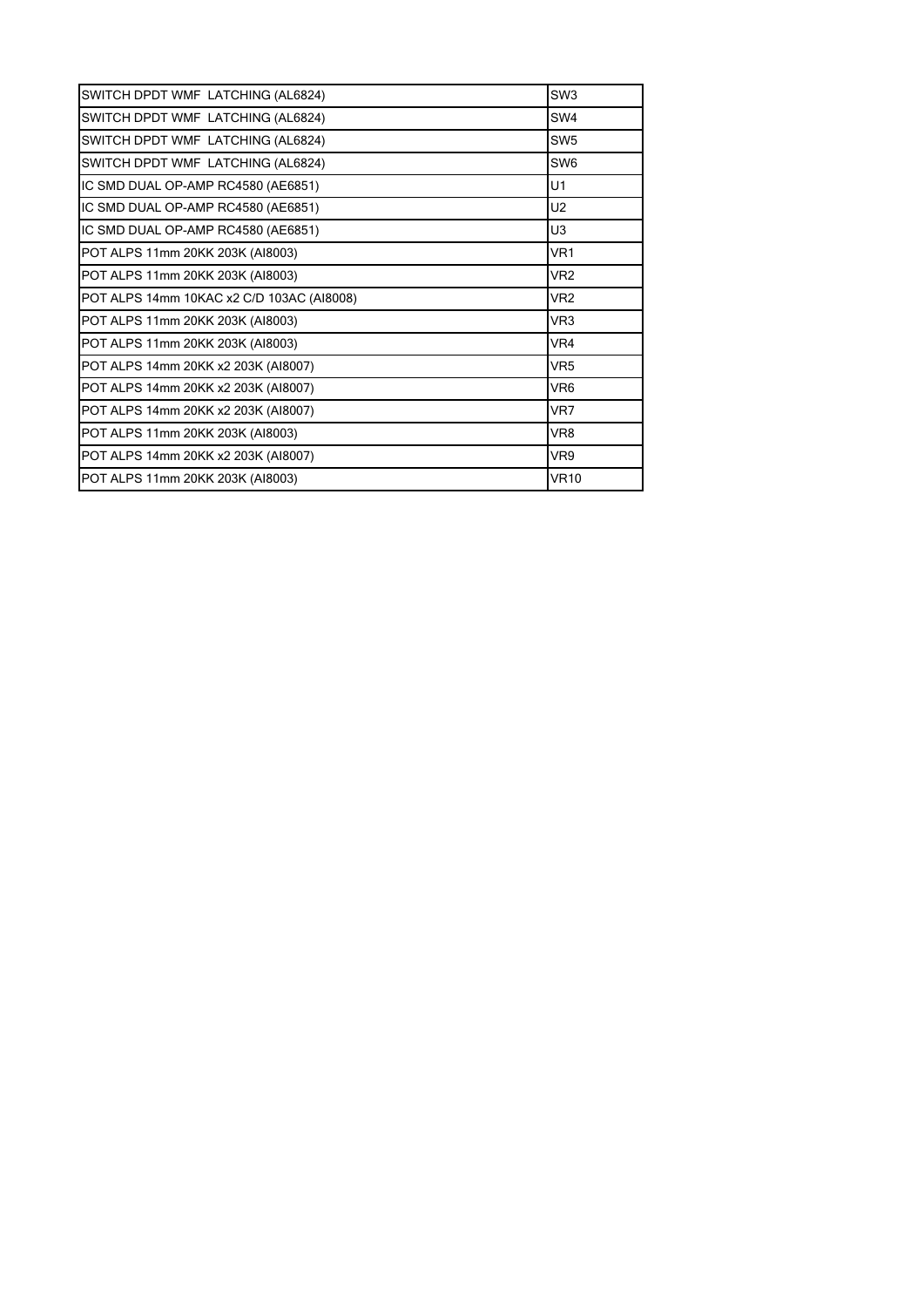| Description                                                        | Designator      |
|--------------------------------------------------------------------|-----------------|
| CAPACITOR CERAMIC SMD0805 100N 50V (AF2851)                        | C28             |
| CAPACITOR CERAMIC SMD0805 100N 50V (AF2851)                        | C29             |
| CAPACITOR CERAMIC SMD0805 100N 50V (AF2851)                        | C30             |
| CAPACITOR CERAMIC SMD0805 100N 50V (AF2851)                        | C <sub>31</sub> |
| CAPACITOR CERAMIC SMD0805 NOT FITTED                               | C32             |
| CAPACITOR CERAMIC SMD0805 100N 50V (AF2851)                        | C33             |
| CAPACITOR ELECTROLYTIC SMD 10uF 16V (AF5235)                       | C34             |
| Connector BOX, Molex Type 0.1" Pitch 5x2 pins Male 90 Deg (AL4334) | CN6             |
| DIODE SIGNAL SMD BAS16 (AE3352)                                    | D3              |
| DIODE SIGNAL SMD BAS16 (AE3352)                                    | D <sub>4</sub>  |
| DIODE SIGNAL SMD BAS16 (AE3352)                                    | D <sub>5</sub>  |
| DIODE SIGNAL SMD BAS16 (AE3352)                                    | D <sub>6</sub>  |
| DIODE SIGNAL SMD BAS16 (AE3352)                                    | D7              |
| DIODE SIGNAL SMD BAS16 (AE3352)                                    | D <sub>8</sub>  |
| NF DIODE SIGNAL SMD (BAS16)                                        | D9              |
| DIODE SIGNAL SMD BAS16 (AE3352)                                    | D <sub>10</sub> |
| DIODE SIGNAL SMD BAS16 (AE3352)                                    | D11             |
| LED T1 3mm RED (AE0086)                                            | LD <sub>5</sub> |
| LED T1 3mm YELLOW (AE0084)                                         | LD <sub>6</sub> |
| LED T1 3mm GREEN (AE0085)                                          | LD7             |
| LED T1 3mm YELLOW (AE0084)                                         | LD8             |
| LED T1 3mm YELLOW (AE0084)                                         | LD9             |
| LED T1 3mm YELLOW (AE0084)                                         | LD10            |
| LED T1 3mm RED (AE0086)                                            | LD11            |
| TRANSISTOR NPN BC848B (AE3332)                                     | Q2              |
| TRANSISTOR NPN BC848B (AE3332)                                     | Q3              |
| TRANSISTOR NPN BC848B (AE3332)                                     | Q4              |
| TRANSISTOR NPN BC848B (AE3332)                                     | Q5              |
| TRANSISTOR NPN BC846 (AE6061)                                      | Q6              |
| TRANSISTOR NPN BC848B (AE3332)                                     | Q7              |
| TRANSISTOR NPN BC848B (AE3332)                                     | Q8              |
| RESISTOR METAL FILM SMD0805 10K 1% (AC2841)                        | R <sub>9</sub>  |
| RESISTOR METAL FILM SMD0805 10K 1% (AC2841)                        | R10             |
| RESISTOR METAL FILM SMD0805 4K7 1% (AC3062)                        | R54             |
| RESISTOR METAL FILM SMD0805 100K 1% (AC2843)                       | R <sub>55</sub> |
| RESISTOR METAL FILM SMD0805 100K 1% (AC2843)                       | R <sub>56</sub> |
| RESISTOR METAL FILM SMD0805 100K 1% (AC2843)                       | R57             |
| RESISTOR METAL FILM SMD0805 100K_1% (AC2843)                       | R58             |
| RESISTOR METAL FILM SMD0805 100K 1% (AC2843)                       | R59             |
| RESISTOR METAL FILM SMD0805 10K 1% (AC2841)                        | R60             |
| RESISTOR METAL FILM SMD0805 100K 1% (AC2843)                       | R61             |
| RESISTOR METAL FILM SMD0805 10K 1% (AC2841)                        | R62             |
| RESISTOR METAL FILM SMD0805 100K 1% (AC2843)                       | R63             |
| RESISTOR METAL FILM SMD0805 100K 1% (AC2843)                       | R64             |
| RESISTOR METAL FILM SMD0805 100K 1% (AC2843)                       | R65             |
| RESISTOR METAL FILM SMD0805 100K 1% (AC2843)                       | R66             |
| RESISTOR METAL FILM SMD0805 100K 1% (AC2843)                       | R67             |
| RESISTOR METAL FILM SMD0805 100K 1% (AC2843)                       | R68             |
| RESISTOR METAL FILM SMD0805 100K 1% (AC2843)                       | R69             |